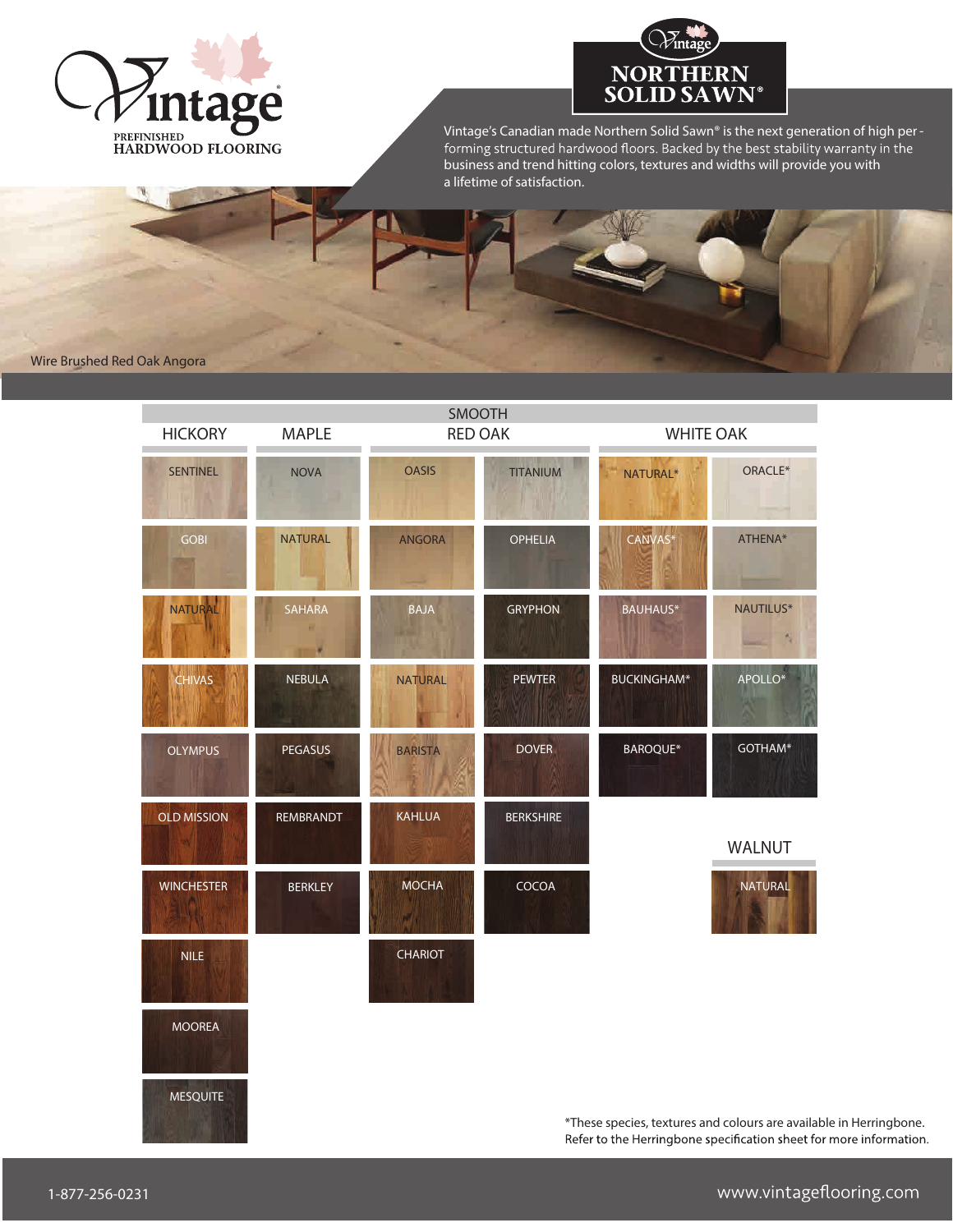



Vintage's Canadian made Northern Solid Sawn® is the next generation of high perbusiness and trend hitting colors, textures and widths will provide you with a lifetime of satisfaction.

## **SCULPTED**

| <b>HICKORY</b>     | <b>MAPLE</b>        |                  | RED OAK         | WHITE OAK          | WALNUT          |  |
|--------------------|---------------------|------------------|-----------------|--------------------|-----------------|--|
| SENTINEL           | <b>NOVA</b>         | <b>OASIS</b>     | RIDGELINE       | ATHENA*            | <b>NATURAL</b>  |  |
| <b>GOBI</b>        | <b>SAHARA</b><br>F. | <b>ANGORA</b>    | <b>DOVER</b>    | APOLLO*            | <b>HEIRLOOM</b> |  |
| <b>NATURAL</b>     | <b>NATURAL</b>      | <b>SAND DUNE</b> | <b>OPHELIA</b>  | NAUTILUS*          |                 |  |
| <b>CHIVAS</b>      | PEGASUS             | <b>NATURAL</b>   | <b>HARBOR</b>   | NATURAL*           |                 |  |
| <b>OLYMPUS</b>     | <b>NEBULA</b>       | <b>BARISTA</b>   | <b>PEWTER</b>   | CANVAS*            |                 |  |
| <b>NILE</b>        | <b>BERKLEY</b>      | <b>HILLSIDE</b>  | <b>HIGHLAND</b> | BAUHAUS*           |                 |  |
| <b>OLD MISSION</b> | REMBRANDT           |                  |                 | <b>BUCKINGHAM*</b> |                 |  |
| <b>WINCHESTER</b>  |                     |                  |                 | GOTHAM*            |                 |  |
| <b>MOOREA</b>      |                     |                  |                 | BAROQUE*           |                 |  |
| <b>MESQUITE</b>    |                     |                  |                 |                    |                 |  |

22/04 \* Herringbone: These species and colors are available in Herringbone.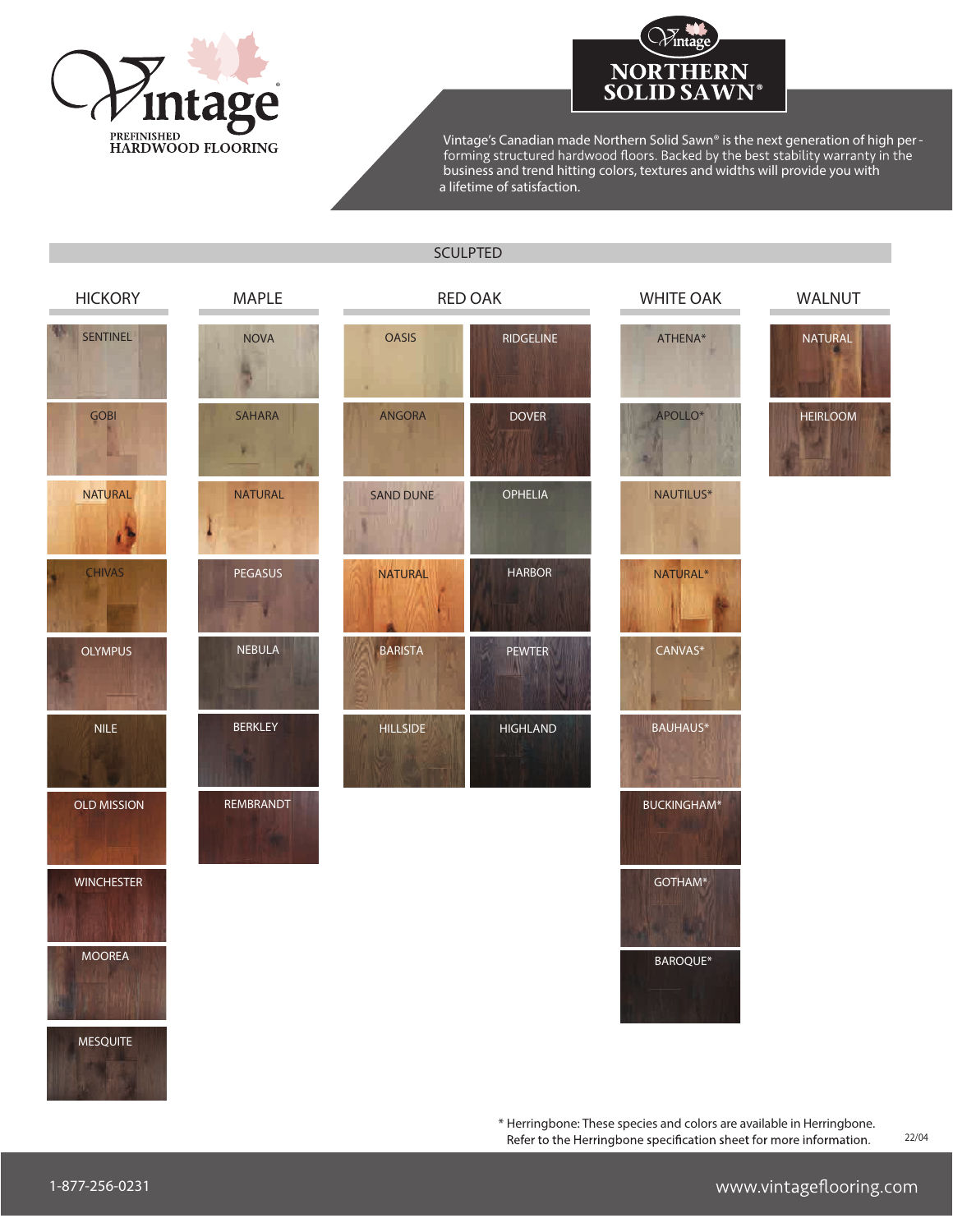



Vintage's Canadian made Northern Solid Sawn® is the next generation of high per business and trend hitting colors, textures and widths will provide you with a lifetime of satisfaction.

| <b>WIRE BRUSHED</b> |                         |                                                     |                 |                 | <b>BLADE</b>                             |  |
|---------------------|-------------------------|-----------------------------------------------------|-----------------|-----------------|------------------------------------------|--|
| RED OAK             |                         | <b>WHITE OAK</b><br><b>RIFT &amp; QTR</b><br>WALNUT |                 |                 | OAK                                      |  |
| <b>OASIS</b>        | <b>TITANIUM</b><br>mar. | ATLANTIS*                                           | <b>ATLANTIS</b> | NATURAL         | <b>TITANIUM</b><br><b>BARISTA</b><br>大方向 |  |
| <b>ANGORA</b>       | TITAN                   | NAUTILUS*                                           | <b>NAUTILUS</b> | <b>HEIRLOOM</b> | <b>HILLSIDE</b><br><b>RIDGELINE</b>      |  |
| <b>NATURAL</b>      | <b>OPHELIA</b>          | NATURAL*                                            | <b>NATURAL</b>  |                 | <b>PEWTER</b>                            |  |
| <b>BARISTA*</b>     | <b>GRYPHON</b>          | ORION*                                              | ORION           |                 |                                          |  |
| <b>HILLSIDE</b>     | PEWTER                  | PHARAOH*<br>- 10                                    | <b>ZEUS</b>     |                 |                                          |  |
| <b>DOVER</b>        |                         | CANVAS*                                             | <b>GOTHAM</b>   |                 |                                          |  |
|                     |                         | <b>BAUHAUS*</b>                                     |                 |                 |                                          |  |
|                     |                         | ZEUS*                                               |                 |                 |                                          |  |
|                     |                         | GOTHAM*                                             |                 |                 |                                          |  |
|                     |                         | BAROQUE*                                            |                 |                 |                                          |  |

\*These species, textures and colours are available in Herringbone. Refer to the Herringbone specification sheet for more information.